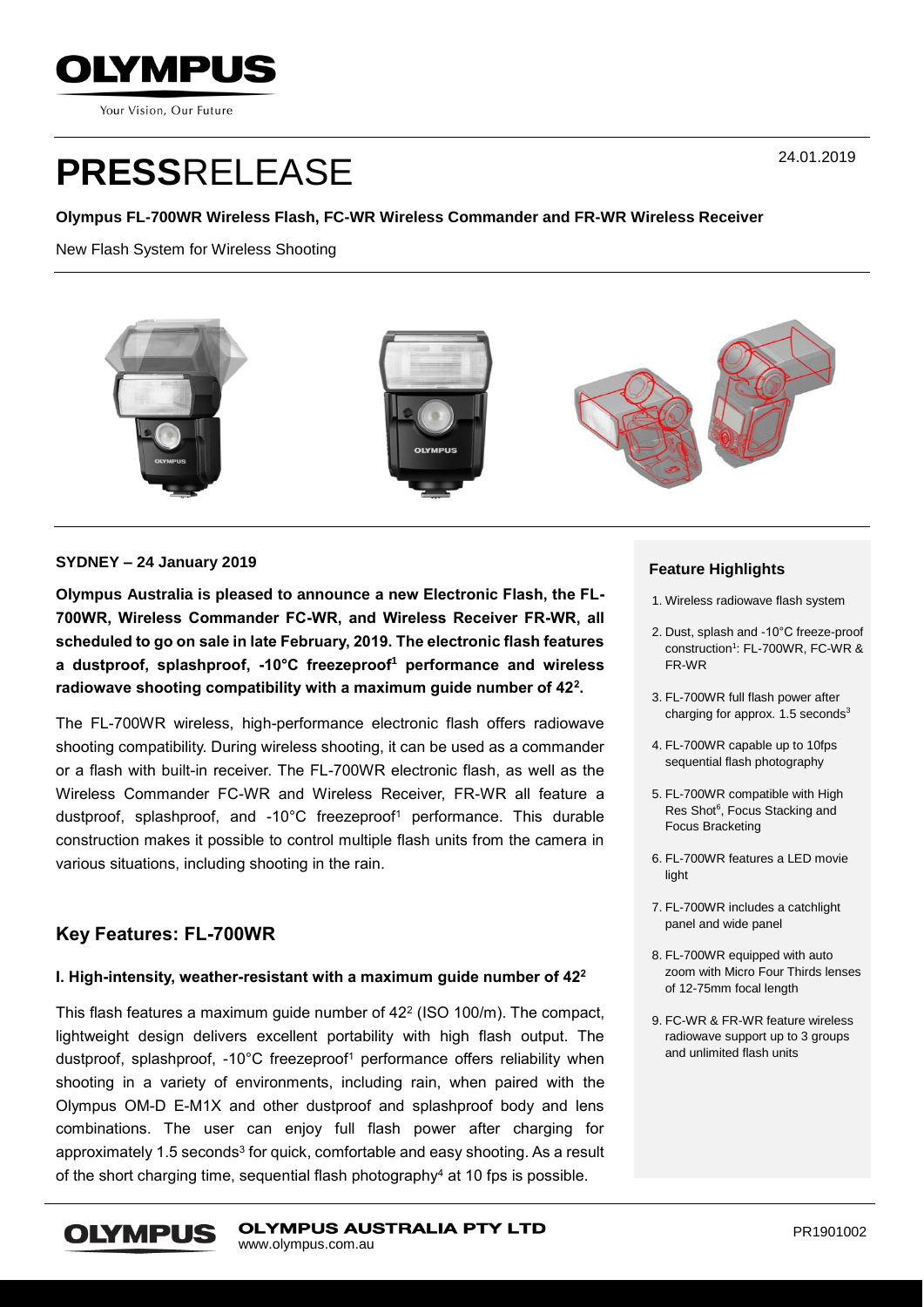# **Key Features: FL-700WR continued**

## **II. Wireless radiowave communication**

This product is equipped with a wireless radiowave communication function, which operates even in bright locations and when there are obstructions in the area. It can communicate up to a distance of 30 meters, making accurate communication possible, even when the flash is set behind the subject.

The FL-700WR can be used as a commander or a flash with built-in receiver. When used as a commander, it has the ability to connect to three groups and an unlimited number of flash units. You can select which group to fire and not to fire and configure the flash intensity compensation. It can also be used in the conventional RC mode (optical communication) as a slave flash.

#### **III**.**Versatile shooting modes for expanding expressive capabilities**

#### • **Equipped with Multi Flash mode<sup>5</sup>**

Multi Flash mode<sup>5</sup> makes it possible to express subject motion by firing multiple times during long exposures or bulb shooting. The intensity, interval (frequency), and number of shots can be configured for perfect settings to match the subject.



**FL-700WR with weather seals marked**



**FL-700WR flash head rotation** 

**• Compatible with High Res Shot<sup>6</sup>, Focus Stacking, and Focus Bracketing** Features such as High Res Shot<sup>6</sup>, Focus Stacking, and Focus Bracketing, included on models such as the OM-D E-M1X and OM-D E-M1 Mark II can be used with this flash.

#### **IV. Enhanced core features**

**OLYMPUS** 

- **Super FP flash:** This enables high-speed synchronisation that exceeds the camera's maximum sync speed.
- **First-curtain/second-curtain Sync:** Fires when the shutter curtain opens<sup>7</sup> or closes<sup>8</sup>.
- **TTL mode**: The flash fires (pre-flash) to measure the required intensity and the output is automatically adjusted to the optimal level.
- **Equipped with an LED light for movies:** 77° angle of illumination, and 100 lux brightness emittance from 1 meter away.
- **Bounce:** The bounce angle can be adjusted within 180° horizontally and 90° vertically.
- **Equipped with a catchlight panel and wide panel:** The firing angle covers the focal length of 7 mm (14mm $9$ ) when using the wide panel.
- **Equipped with auto zoom:** The firing angle is supported on lenses with a focal length of 12-75mm (24-150mm<sup>9</sup>).
- **Charging completion indication<sup>10</sup>:** The FL-700WR flash emits an electronic sound when charging is complete.



**FL-700WR with eye catch extended**



**FL-700WR with OM-D E-M1X**

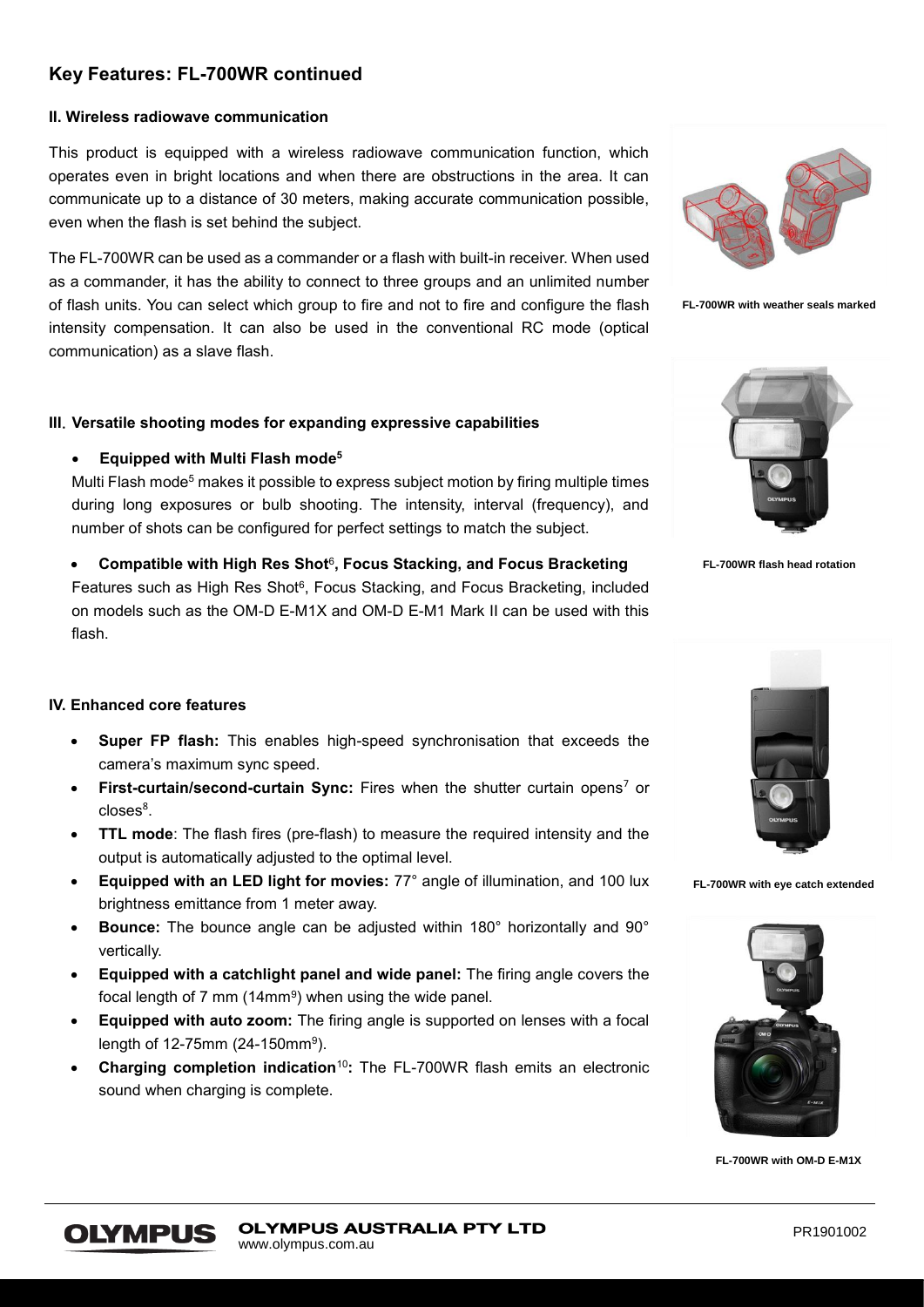# **Key Features: FC-WR Wireless Commander & FR-WR Wireless Receiver**

#### **I. Dustproof, splashproof, and -10°C freezeproof<sup>1</sup> performance**

The dustproof, splashproof -10 $^{\circ}$ C freezeproof<sup>1</sup> performance supports shooting in a variety of fields. When combined with a dustproof and splashproof body and lens such as the OM-D E-M1X, you can enjoy shooting, even in the rain.

## **II. Wireless radiowave communication support for up to 3 groups and an unlimited number of flash units**

This product can be combined with a variety of items such as the FL-900R for wireless radiowave communication. The commander can connect to three groups and an unlimited number of flash units. You can also select which group to fire and not to fire, and configure the flash intensity, etc.

#### **III. Direct buttons and dials for intuitive control**

The FC-WR has independent buttons for group A, B, and C, making it possible to quickly configure settings for each group as well as adjusting the shooting mode and flash intensity while looking at the monitor.

Groups and channels can easily be set and checked with dials on the FR-WR. This design makes intuitive controls comfortable and easy-to-use during multi-unit shooting.

#### **IV**.**Other functions**

#### • **FR-WR equipped with a sync terminal**

The FR-WR sync terminal can be used to connect commercial flash units, such as a monoblock flash, which can be remotely fired using wireless radiowave communication.

#### • **FR-WR equipped with a charging completion indication**

When flash<sup>11</sup> charging is complete, the flash emits an electronic sound.